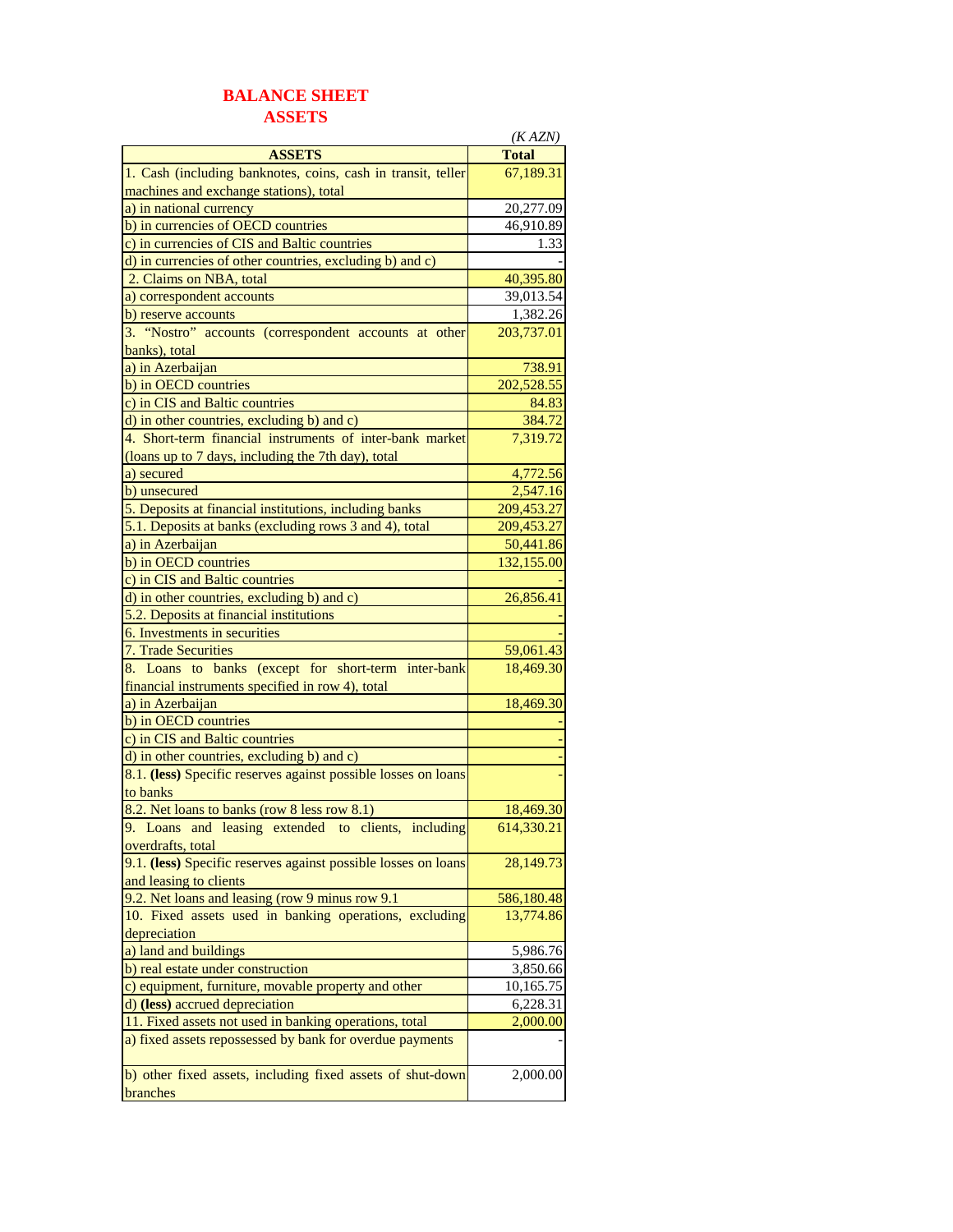| 12. Investments and financial participation $(50 \, % + 1)$<br>voting share) in unconsolidated affiliate companies, total | 128,130.35 |
|---------------------------------------------------------------------------------------------------------------------------|------------|
| a) banks                                                                                                                  | 128,130.35 |
| b) other financial institutions                                                                                           |            |
| c) non-financial institutions                                                                                             |            |
| 13. Investments and financial participation (less than 50 %)                                                              |            |
| voting share) in other unconsolidated companies and joint                                                                 |            |
| ventures, total                                                                                                           |            |
| a) banks                                                                                                                  |            |
| b) other financial institutions                                                                                           |            |
| c) non-financial institutions                                                                                             |            |
| 14. Intangible assets, excluding depreciation                                                                             | 3,570.27   |
| 15. Other assets                                                                                                          | 42,383.29  |
| a) Reserves on other operations                                                                                           |            |
| <b>16. Total assets</b>                                                                                                   | 1.381.665. |

## **LIABILITIES**

|                                                               | (KAZN)       |
|---------------------------------------------------------------|--------------|
| <b>LIABILITIES</b>                                            | <b>Total</b> |
| Deposits (except for banks and other financial<br>1.          | 694,416.13   |
| institutions), total                                          |              |
| a) Call deposits of legal entities (including all current and | 480,253.88   |
| checking accounts), total                                     |              |
| a1) non-interest-bearing call deposits                        | 436,390.24   |
| a2) interest-bearing call deposits                            | 43,863.64    |
| b) Call deposits of individuals                               | 102,458.67   |
| b1) non-interest-bearing call deposits                        | 56,427.53    |
| b2) interest-bearing call deposits                            | 46,031.14    |
| c) Time deposits of individuals                               | 95,585.54    |
| d) Time deposits of legal entities                            | 16,118.04    |
| 2. NBA's claims to bank, total                                |              |
| a) auction                                                    |              |
| b) overdraft                                                  |              |
| c) pawn-shop                                                  |              |
| d) other                                                      |              |
| 3. Claims of other banks ("loro" accounts), total             | 198.62       |
| a) in Azerbaijan                                              | 85.07        |
| b) in OECD countries                                          |              |
| c) in CIS and Baltic countries                                |              |
| d) in other countries, excluding b) and c)                    | 113.55       |
| 4. Short-term financial instruments of inter-bank market      |              |
| (loans up to 7 days, including the $7th$ day), total          |              |
| a) secured                                                    |              |
| b) unsecured                                                  |              |
| 5. Deposits of banks and other financial institutions, total  | 206,724.86   |
| a) deposits of banks                                          | 160,247.47   |
| b) deposits of financial institutions                         | 46,477.39    |
| 6. Loans of banks (for a period above 7 days), total          | 72,235.87    |
| a) secured                                                    |              |
| b) unsecured                                                  | 72,235.87    |
| 7. Loans of other financial institutions (except for banks),  | 46,720.95    |
| total                                                         |              |
| a) financial institutions                                     | 46,720.95    |
| b) international organizations                                |              |
| 8. Deposits and loans of central and municipal government     |              |
| bodies                                                        |              |